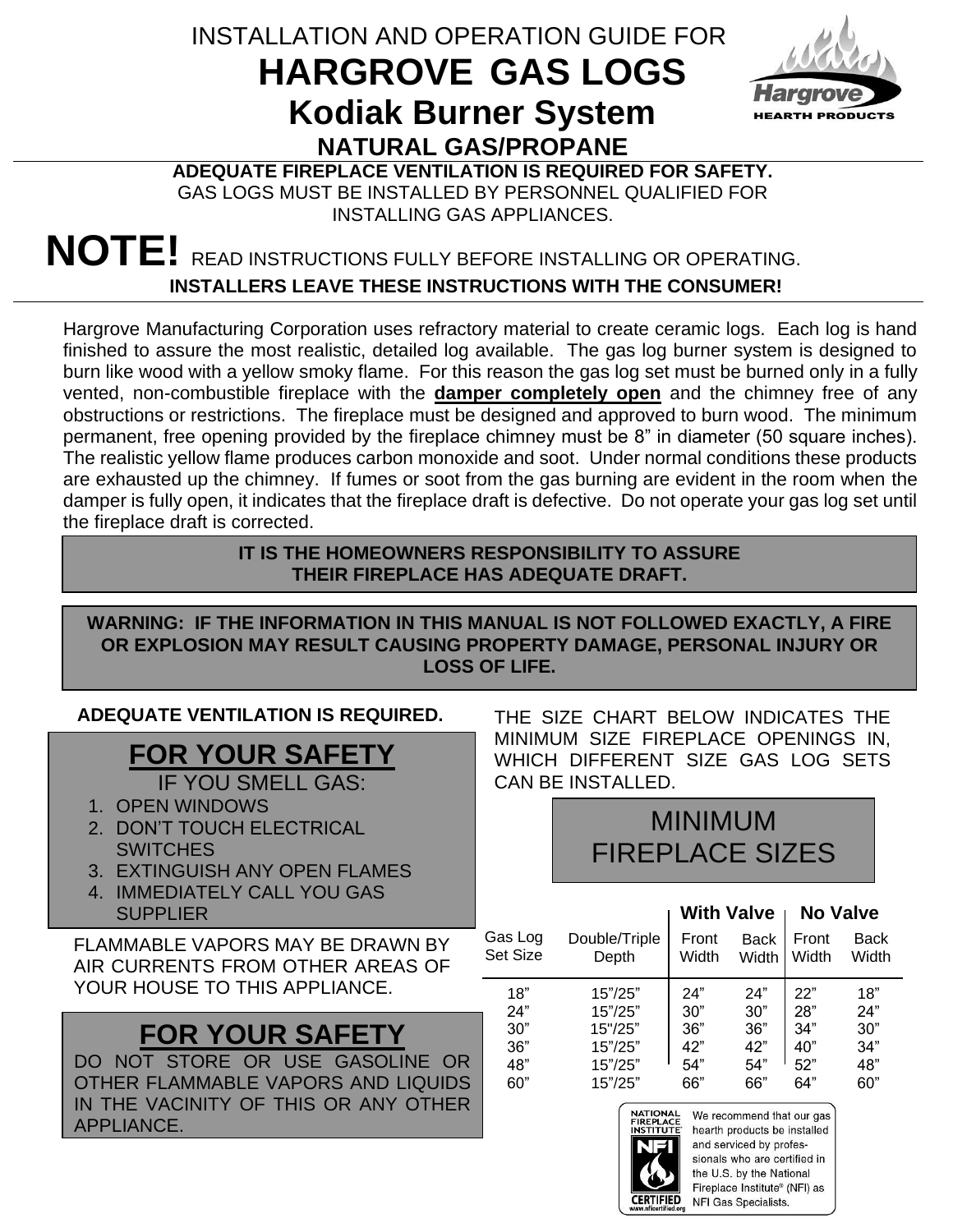## **GENERAL INFORMATION**

#### **DO NOT USE A NATURAL GAS SET FOR PROPANE OR A PROPANE SET FOR NATURAL GAS. WHEN USING PROPANE (LPG) GAS AN AUTOMATIC PILOT SYSTEM MUST BE INSTALLED.**

- 1. There are many different local codes for gas fire logs. The installation of this set must conform with local codes or, in the absence of local codes, to the National Fuel Gas Code ANSI Z223.1 1999.
- **2. This log set is designed for use with Natural/Propane Gas.**
- 3. When glass fireplace doors are used, always operate gas log set with the doors fully open to allow for proper combustion air.
- 4. A fire screen must be in place when the log set is in use.
- 5. The appliance and its individual shut off valve must be disconnected from the gas supply piping system at test pressures in excess of 1/2 psig. The appliance must be isolated from the gas supply piping system by closing its individual manual shut off valve during any pressure testing of gas supply system at test pressures equal to or less than ½ psig.
- 6. Minimum inlet supply pressure for Natural Gas is 7" water column, 10" for Propane. Maximum inlet supply pressure for Natural Gas is 10 ½" water column, 14" for Propane.
- 7. After burning, the logs become fragile and should not be handled. Knocking or rubbing logs can cause concrete to crumble and is not covered under the warranty.
- 8. Use a soft, dry paintbrush for periodic dusting of the gas fire logs. Special care must be taken to clean the birch logs. Rubbing will remove soot but will also remove the white pigments.

**NOTE: PERSONNEL QUALIFIED TO INSTALL GAS APPLIANCES MUST INSTALL GAS LOGS.** 

# **INSTALLING YOUR HARGROVE GAS LOGS**

Remove all the parts from the shipping container. Your set includes the following parts:

| <b>Double Stack Parts List</b><br>No Valve(NG)                                                                                                                                                                                           |                                                                                                                                                                                                                                                                                            |                                                                                                                                                                       |                                                                                                                                                                       |                                                                                                                                                                             |  |  |
|------------------------------------------------------------------------------------------------------------------------------------------------------------------------------------------------------------------------------------------|--------------------------------------------------------------------------------------------------------------------------------------------------------------------------------------------------------------------------------------------------------------------------------------------|-----------------------------------------------------------------------------------------------------------------------------------------------------------------------|-----------------------------------------------------------------------------------------------------------------------------------------------------------------------|-----------------------------------------------------------------------------------------------------------------------------------------------------------------------------|--|--|
| <b>Number by Set</b><br>Kodiak Burner<br>Silica Sand<br><b>Fire Embers</b><br><b>Volcanic Cinders</b><br>Aluminum Connector<br>No Whistle Flex Connector<br>Damper Stop<br>3/4" Black Cap                                                | 18"/24"/30" Sets<br>DG-14/1824<br>$(3)$ SD-10<br>$(4)$ RW<br>$(3)$ VC<br>1AC-18<br>FCNW-18<br><b>DS</b><br><b>CAP-12</b><br>CAP-8<br>$50 - 6 - 8$<br>$50 - 8 - 8$<br>49-8-12<br>PRB-12-8                                                                                                   | 36" Sets<br>DG-30<br>$(3)$ SD-10<br>$(4)$ RW<br>$(3)$ VC<br>1AC-18<br>FCNW-18<br>DS.<br><b>CAP-12</b><br>CAP-8<br>$50 - 6 - 8$<br>$50 - 8 - 8$<br>49-8-12<br>PRB-12-8 | 48" Sets<br>DG-42<br>$(4)$ SD-10<br>$(5)$ RW<br>$(4)$ VC<br>1AC-18<br>FCNW-18<br>DS.<br><b>CAP-12</b><br>CAP-8<br>$50 - 6 - 8$<br>$50 - 8 - 8$<br>49-8-12<br>PRB-12-8 | 60" Sets<br>DG-54<br>$(5)$ SD-10<br>$(6)$ RW<br>$(5)$ VC<br>1AC-18<br>FCNW-18<br><b>DS</b><br><b>CAP-12</b><br>CAP-8<br>$50 - 6 - 8$<br>$50 - 8 - 8$<br>49-8-12<br>PRB-12-8 |  |  |
|                                                                                                                                                                                                                                          |                                                                                                                                                                                                                                                                                            |                                                                                                                                                                       |                                                                                                                                                                       | $T-12$                                                                                                                                                                      |  |  |
| Street Elbow 3/4"<br>Thermopile Pilot Assembly<br>*Heat Shield for Millivolt<br>*Superwool for Heat Shield                                                                                                                               | $N-12X3$<br><b>SE-12</b><br>RSTPGNG-18<br>RSBMV-C<br><b>HS-425</b><br><b>SW-HS-425</b>                                                                                                                                                                                                     | $N-12X3$<br><b>SE-12</b><br>RSTPGNG-18<br>RSBMV-C<br><b>HS-425</b><br><b>SW-HS-425</b>                                                                                | $N-12X3$<br><b>SE-12</b><br>RSTPGNG-18<br>RSBMV-C<br><b>HS-425</b><br><b>SW-HS-425</b>                                                                                | $N-12X3$<br><b>SE-12</b><br>RSTPGNG-18<br>RSBMV-C<br><b>HS-425</b><br><b>SW-HS-425</b>                                                                                      |  |  |
|                                                                                                                                                                                                                                          |                                                                                                                                                                                                                                                                                            |                                                                                                                                                                       |                                                                                                                                                                       |                                                                                                                                                                             |  |  |
| No Valve(NG)                                                                                                                                                                                                                             |                                                                                                                                                                                                                                                                                            |                                                                                                                                                                       |                                                                                                                                                                       |                                                                                                                                                                             |  |  |
| <b>Number by Set</b><br>Kodiak Burner<br>Silica Sand<br><b>Fire Embers</b><br>No Whistle Flex Connector<br>3/4" Black Cap<br>Brass Elbow 3/8" to $\frac{1}{2}$ "<br>Reducing Elbow 1/2" x 3/4"<br>Pipe Nipple 1/2" x 3.5"<br>Pipe-T 1/2" | 24"/30" Sets<br>BB-18/BB-24<br>SD-10<br><b>RW</b><br>FCNW-18<br><b>CAP-12</b><br>$(2)$ 49-6-8<br>EL-12-8<br>$N-8X3.5$<br>$T-8$                                                                                                                                                             | 36" Sets<br><b>BB-30</b><br>$(2)$ SD-10<br>$(2)$ RW<br>FCNW-18<br><b>CAP-12</b><br>$(2)$ 49-6-8<br>EL-12-8<br>$N-8X3.5$<br>$T-8$                                      | 48" Sets<br><b>BB-42</b><br>$(2)$ SD-10<br>$(2)$ RW<br>FCNW-18<br><b>CAP-12</b><br>$(2)$ 49-6-8<br>EL-12-8<br>$N-8X3.5$<br>$T-8$                                      | 60" Sets<br><b>BB-54</b><br>$(3)$ SD-10<br>$(3)$ RW<br>FCNW-18<br><b>CAP-12</b><br>$(2)$ 49-6-8<br>EL-12-8<br>$N-8X3.5$<br>$T-8$                                            |  |  |
|                                                                                                                                                                                                                                          | 10. 1/2" Black Cap<br>11. Brass Elbow 1/2"FIP x 3/8"FL<br>12. Brass Elbow 1/2"FIP x 1/2"FL<br>13. Brass Elbow 3/4"MIP x 1/2"FL<br>14. Pipe Bushing 3/4" x 1/2"<br>15. Pipe-T 3/4"<br>16. Pipe Nipple $\frac{3}{4}$ " x 8"<br>17.<br>18.<br>19. High Capacity Millivolt Valve<br>20.<br>21. | $T-12$                                                                                                                                                                | $T-12$<br><b>With Valve(NG)</b><br><b>With Valve(NG)</b>                                                                                                              | $T-12$<br><u>Triple Stack Parts List</u>                                                                                                                                    |  |  |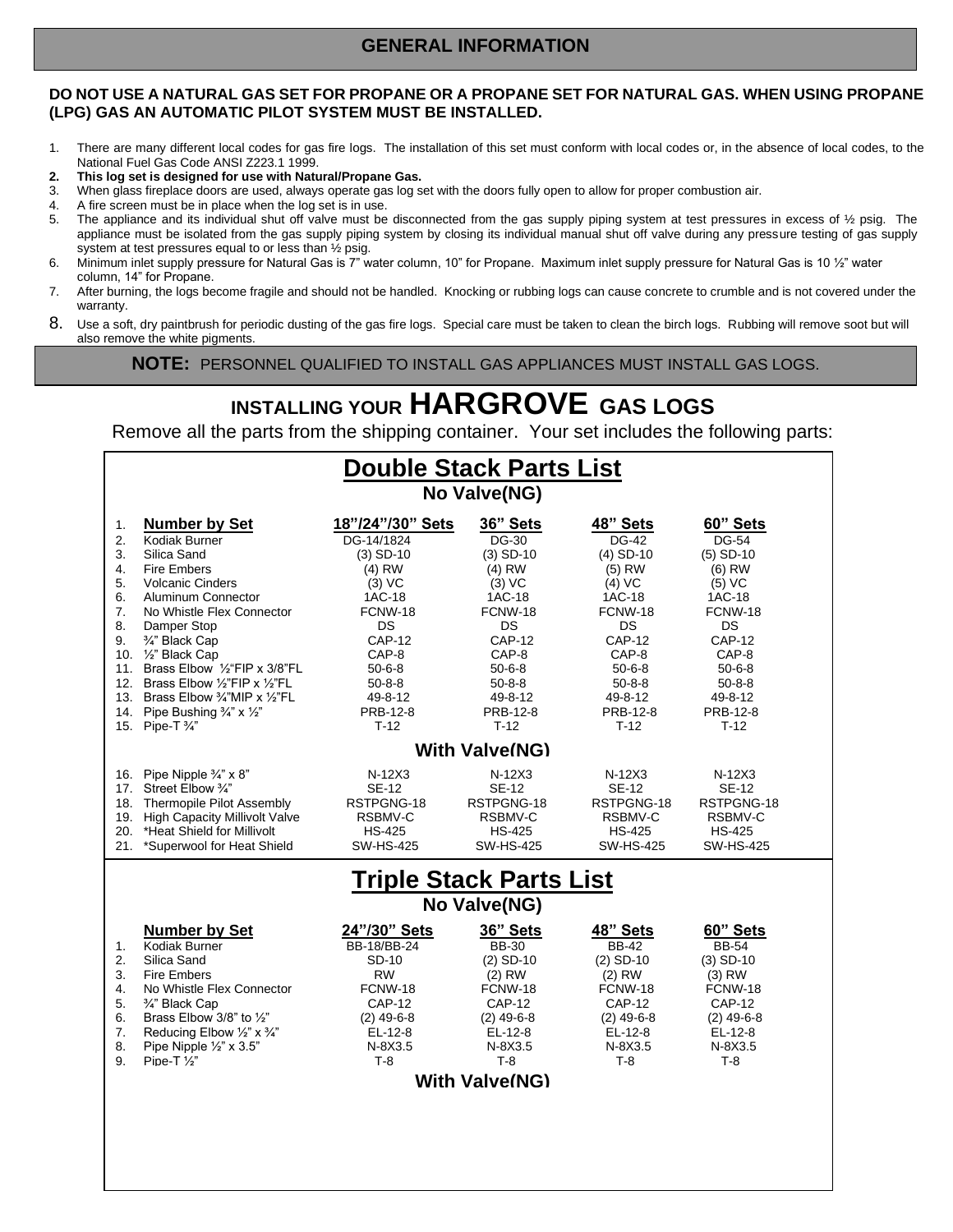| 10. Pipe Nipple $\frac{1}{2}$ " x 8" | N-8X8       | N-8X8       | N-8X8       | N-8X8       |
|--------------------------------------|-------------|-------------|-------------|-------------|
| 11. Street Elbow 1/2"                | SF-8        | SF-8        | SF-8        | SF-8        |
| 12. Thermopile Pilot Assembly        | RSTPGNG-18  | RSTPGNG-18  | RSTPGNG-18  | RSTPGNG-18  |
| 13. Millivolt Valve                  | RSMVNG-C    | RSMVNG-C    | RSMVNG-C    | RSMVNG-C    |
| 14. *Heat Shield for Millivolt       | HSRS225LH   | HSRS225LH   | HSRS225LH   | HSRS225LH   |
| 15. *Superwool for Heat Shield       | SW-HSRS-225 | SW-HSRS-225 | SW-HSRS-225 | SW-HSRS-225 |
|                                      |             |             |             |             |
| $* = Not Pictured$                   |             |             |             |             |

## **PARTS IDENTIFICATION(NG)**

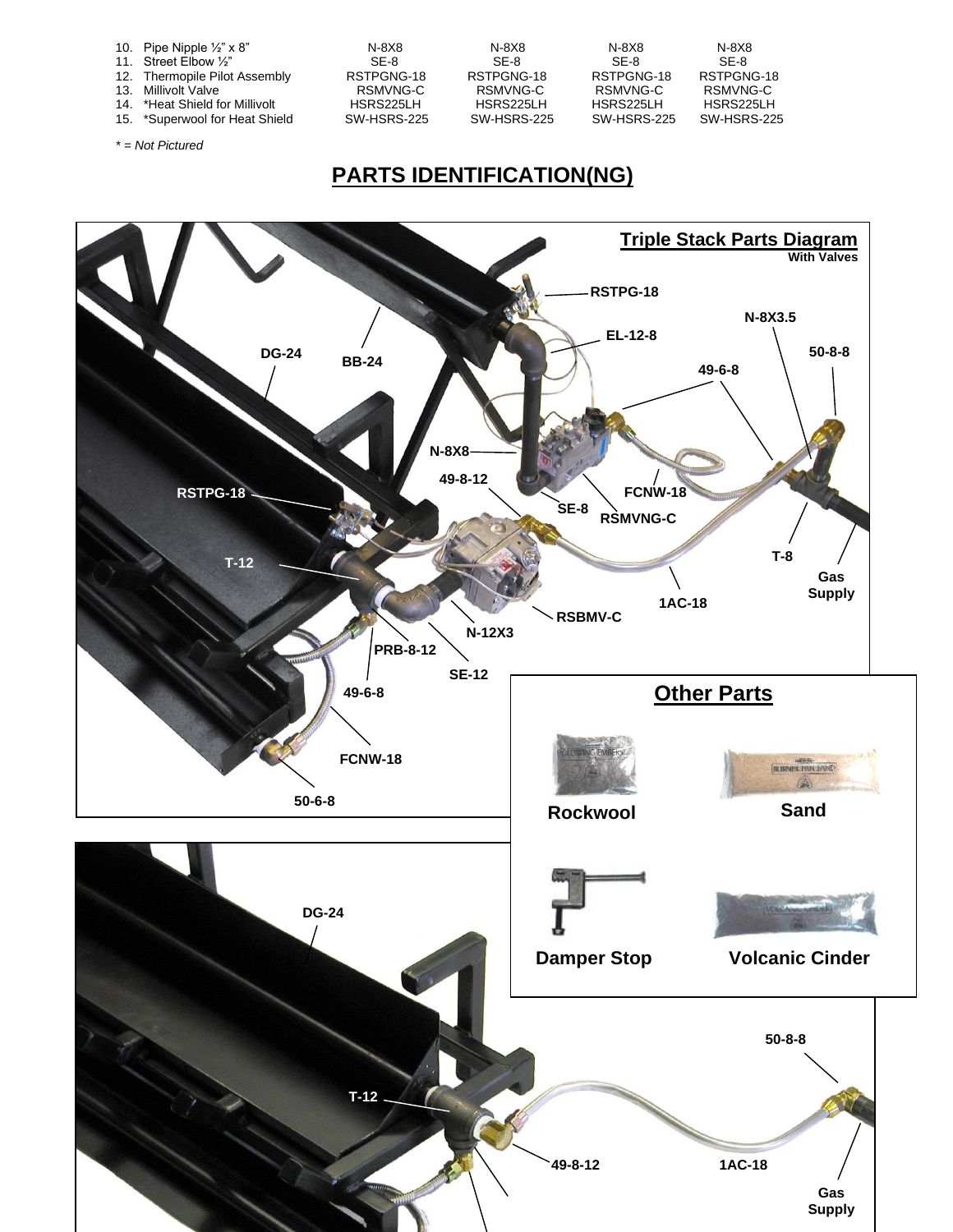

*\* = Not Pictured*

## **PARTS IDENTIFICATION(LP)**

**LP Double Stack Parts Diagram**



C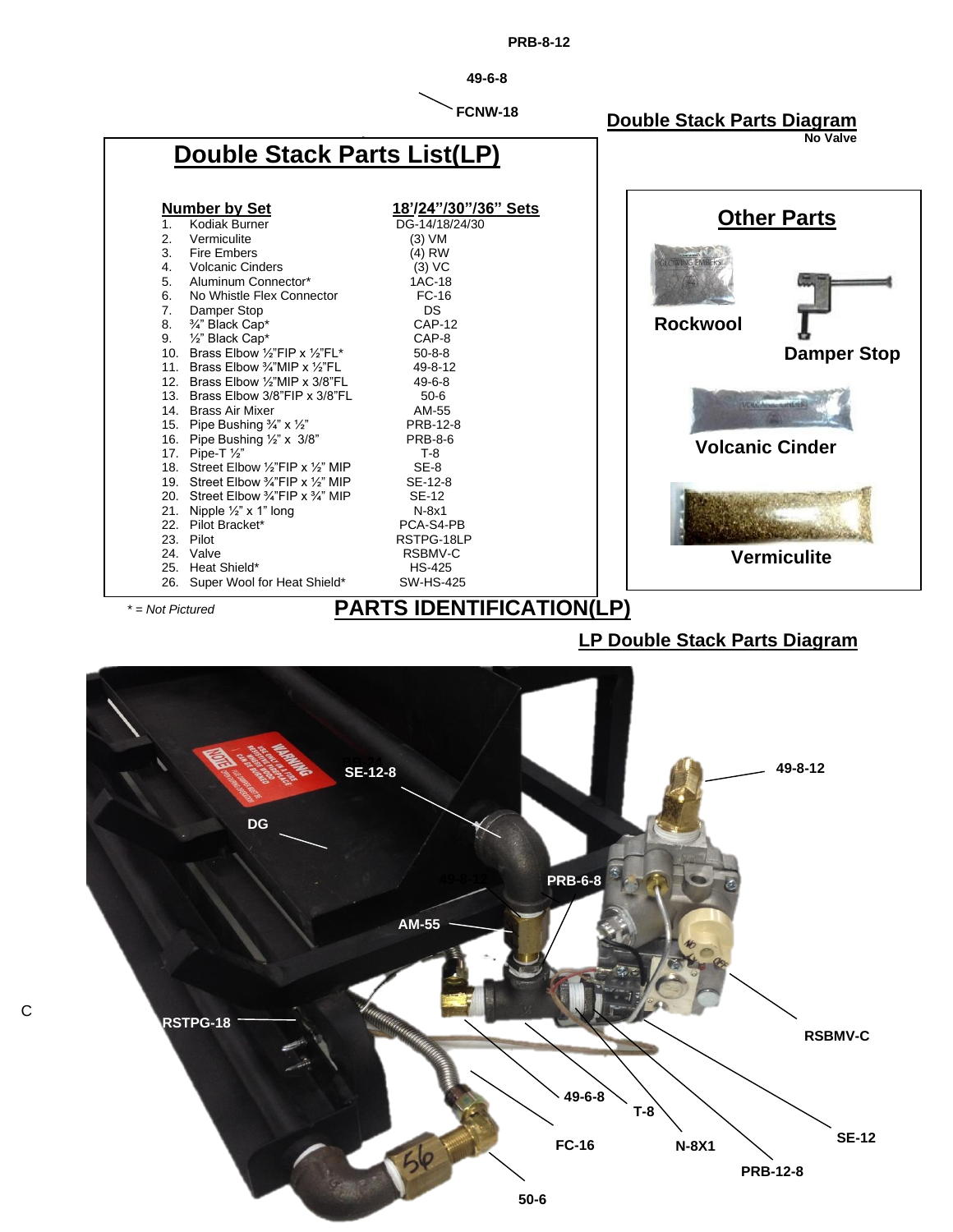

**PRB-8-12**

**Attach the damper stop clamp to the fireplace damper blade. Position the clamp to prevent full closure of the fireplace damper blade. (See Figure 1)**

**If the damper stop provided does not fit, the installer shall install a permanent damper stop that will keep the damper open a minimum of 3".**

### **DOUBLE/TRIPLE STACK BURNER POSITIONING**

- 1. Turn gas **off**.
- 2. Remove old log lighter, ashes, and other material from the firebox.
- 3. Center the **Double/Triple Stack Burner** on the fireplace floor with the burner pipes completely visible from the front. For best results, the burners should be directly under the flue opening with a recommended minimum of 4" from the front edge of the front burner to the fireplace opening.

## **GAS CONNECTION**

- 1. The gas supply line should be able to accommodate the amount of BTU's found on the *next page* to obtain an optimum flame pattern and burner performance.
- 2. Tighten the **black pipe caps** on the end of the burner pan pipe.
- 3. Use the **aluminum connector** to connect the gas supply to the burner. When bending the aluminum tubing use proper bending procedures to avoid kinking the tube. (If a safety pilot control is used follow the instructions included for connecting the gas to the pilot control)
- 4. Check all connections for leaks using a soapy water solution.
- 5. Damper must remain fully open during operation. Place a lighted match next to the burner pipe. Do not hold the match in your hand while lighting the gas. Turn the gas supply on slowly until the gas ignites. Check the flame for even distribution, flame height, and gas pressure. After checking the flame, turn off the fire. (Turn the gas valve to the **off** position to turn the fire off.) Do not close the damper until all the flames have died. Keep the glass doors fully open during all burning.





**Figure 2**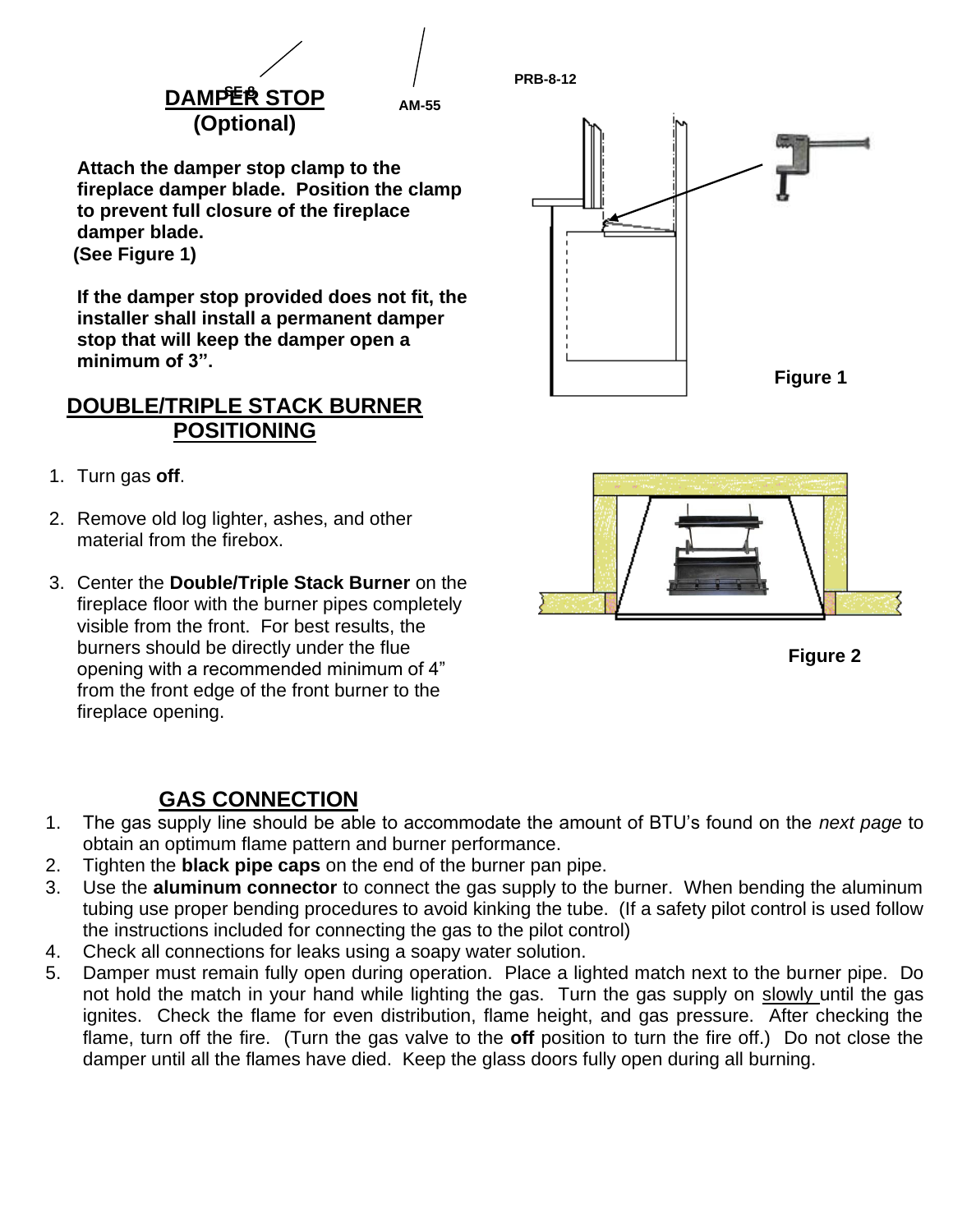## **BTU CHART**

|                 | <b>Double Stack</b> | ٠ | <b>Triple Stack</b> | = | <b>Total</b> |  |
|-----------------|---------------------|---|---------------------|---|--------------|--|
| <b>Set Size</b> | <b>Optimum BTU</b>  |   | <b>Optimum BTU</b>  |   | <b>BTU's</b> |  |
| 18"             | 70,000              |   | 60,000              |   | 130,000      |  |
| 24"             | 90,000              |   | 80,000              |   | 170,000      |  |
| 30"             | 110,000             |   | 90,000              |   | 200,000      |  |
| 36"             | 130,000             |   | 100,000             |   | 230,000      |  |
| 48"             | 170,000             |   | 110,000             |   | 280,000      |  |
| 60"             | 200,000             |   | 120,000             |   | 320,000      |  |

### **BURNER PAN MEDIA**

- 1. *Front and Middle Burner* Fill the pans with the **Silica Sand for NG and Vermiculite for LP** all the way to the top of the burner pans even with the sides.
- 2. *Back Burner (Optional)* Fill this burner pan with the **Silica Sand/Vermiculite** all the way to the top even with all sides of the burner.
- 3. **Embers** (rockwool) are placed over the sand to simulate glowing embers. For best results pinch off pieces of the Part B material the size of a dime and feather it out. Place as much as desired over the area the gas comes through. Burner should be completely full and level. **(See Figure 3)**
- 4. Light the gas and observe flame for even distribution. After checking the flame, turn off the fire. (Turn the gas valve to the **off** position to turn the fire off.) Do not close the damper until all the flames have died. Keep the glass doors fully open during all burning.



**Figure 3**

## **LOG PLACEMENT**

Use the Kodiak Series Log Diagram included with your Kodiak Log Set as a guide when placing the logs.

### **VOLCANIC CINDERS**

The black **Volcanic Cinders** are used to cover the fireplace floor, fittings and tubing around the burner system. Although not functional, the black cinders act as a picture frame to show off the glowing embers and yellow flame.

### **FOR YOUR SAFETY**

**Do not use this appliance if any part has been under water. Immediately call a qualified service technician to inspect the appliance and to replace any part of the system or gas control that has been under water.**

**Keep this appliance clear and free from combustible materials, gasoline and other flammable vapors and liquids.**